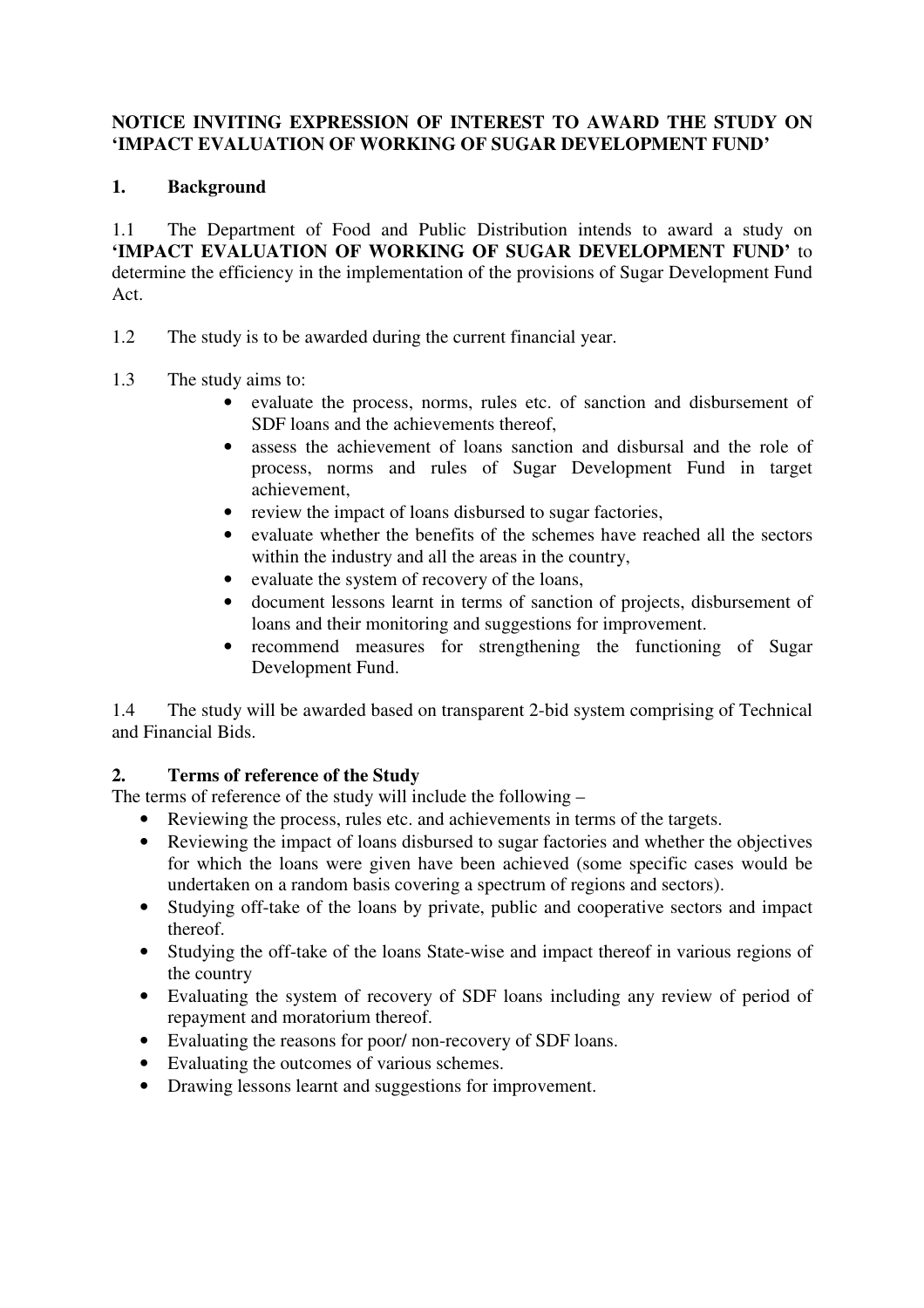#### **3. Time frame for Study**

The study shall be completed within a period of six months from the date of award of the work and payment of advance. The schedule of payment of fee and milestones of the study are indicated below:

| Sl. No. | <b>Milestone</b>                                                                         | % of fee payable | <b>Time</b>                                                                                                                           |
|---------|------------------------------------------------------------------------------------------|------------------|---------------------------------------------------------------------------------------------------------------------------------------|
| 1.      | On the issue of the<br>work order issued by<br>the Department and<br>acceptance of<br>on | 30% as advance   |                                                                                                                                       |
|         | such work by the<br>Consultant                                                           |                  |                                                                                                                                       |
| 2.      | Submission of the<br>draft report                                                        | $40\%$           | months from the date of<br>$\mathcal{D}_{\mathcal{L}}$<br>receipt of advance                                                          |
| 3.      | Submission of the<br>final report                                                        | 30%              | Within one month from the date<br>of receipt of inputs from the<br>Department of Food and Public<br>Distribution on the draft report. |

#### **4. Eligibility of the Agency**

The agencies intending to bid for the Study shall fulfil the following eligibility criteria:

- Should be an institution/ professional consultancy organization/ Government organization/ NGOs, which have the minimum five years experience in carrying out surveys/studies relating to economic issues.
- Should have the requisite manpower for the study.
- Should have carried out at least one study in the field of sugarcane / sugar/food or food processing/industrial working in the last five years.
- Should have an average annual turnover of at least Rs.1.00 crore (Rupees One crore) during the last five years.
- Should have adequate infrastructure, particularly, qualified manpower for undertaking the study.
- Should not have any official or personal dealings with Sugar Development Fund.

#### **5. Bidding procedure**

 The agency qualifying the above criterion shall submit the bids in two separate covers. The cover (a) would include **Technical Bid** i.e. documents in support of eligibility conditions as mentioned above and also a brief note on the proposed methodology alongwith the details of resource persons who would undertake the study. Cover (b) would include the **Financial Bid**. The fee quoted by the agency shall be lump sum inclusive of professional cost, out of pocket expenses etc. However, the applicable taxes like service taxes would be extra which may be indicated separately. Fee should be quoted in Indian National Rupees only. Prices quoted in any other currency shall not be considered. Both these covers should be properly sealed individually and put into a big envelope alongwith Demand Drafts/Pay Order of Rs.100/- and Rs.2500/- and shall be submitted with a forwarding letter to the Department. The outer cover including both these covers should be superscribed as 'EOI document for study on 'IMPACT EVALUATION OF WORKING OF SUGAR DEVELOPMENT FUND' and not to be opened before 15.10.2014.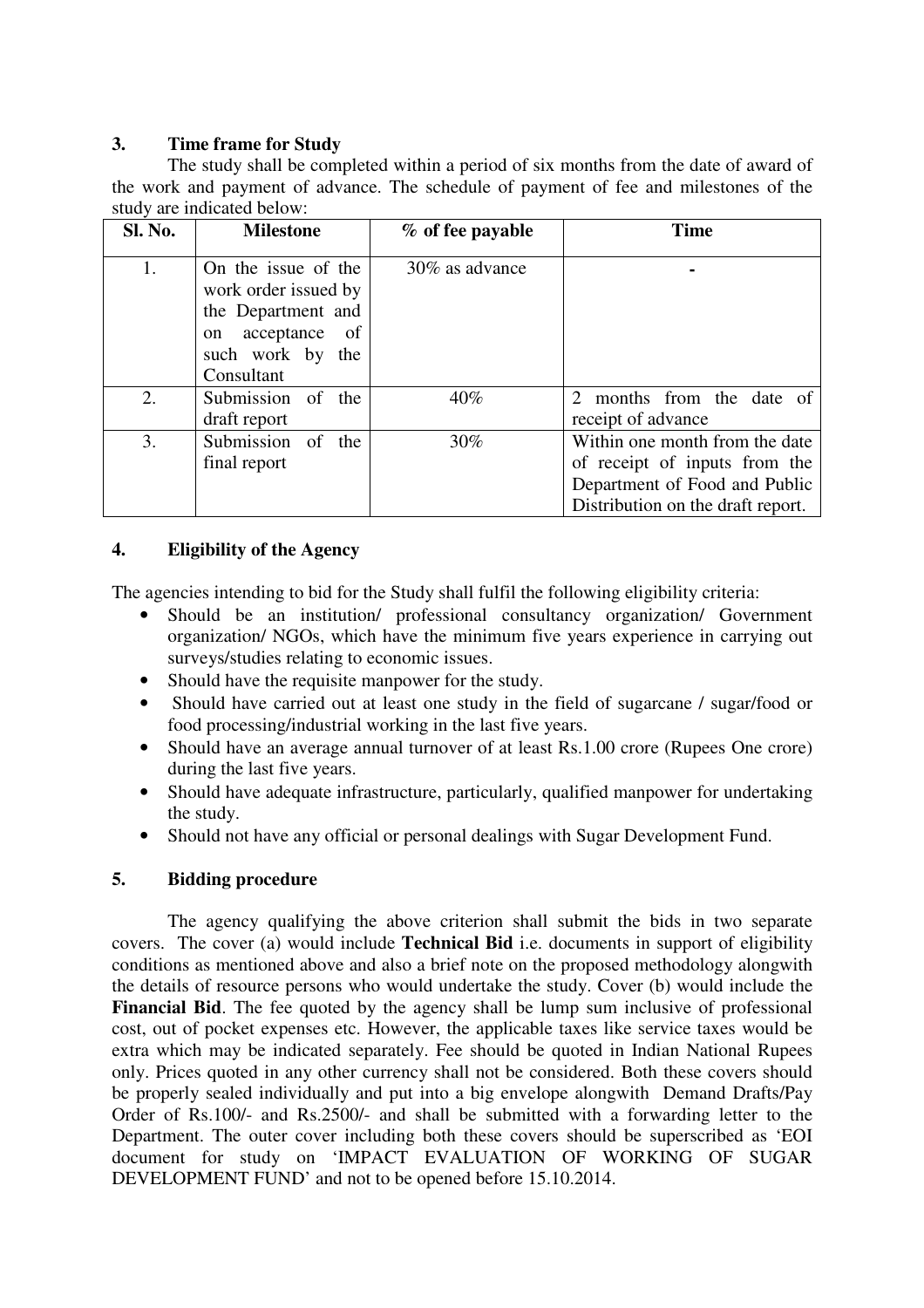#### **5.1 Purchase of Bid documents**

A **non-refundable** fee of Rs. one hundred ( Rs.100) towards bid processing fees is required to be paid in the form of demand draft in favour of Drawing and Disbursing Officer, Department of Food and Public Distribution by the prospective bidders for purchase of bid documents in which the bid is to be submitted. The Bid Document can also be downloaded from the website of this Department http://dfpd.nic.in and used. However, Bid processing fee of Rs.100/- will have to be submitted as prescribed.

### **5.2 Documents to be submitted with the bids**

- Expression of interest as per proforma in Form-I.
- Statement of Applicant –Form II.
- Details of similar projects done by the principal applicant in Form-III
- Details of financial bid of the applicant in Form –IV
- Details of methodology and details work plan / time schedule- Form V.
- Details of educational qualifications and experience details of team which is proposed to handle the project in Form VI.

The applicant shall furnish a complete document on the proposed approach; methodology to be adopted and work plan for rendering the services asked for. The work plan shall include full justification for procedures to be adopted. A time schedule for carrying out the assignment is also to be indicated.

 Every sheet and all forms complete in all respect shall be signed by the person / persons duly authorized to sign on behalf of the applicants. Any / all corrections made in the offer shall be duly authenticated by the signature of the authorized signatory.

#### **6. Penalty clause**

 For non-performance / delayed performance, the following penalties may be imposed on the selected organization –

- (i) Deduction of 1% of fees for each month of delay.
- (ii) In case of delay on more than 3 months, the assignor viz. the Government will be free to recall the assignment and the assignee will be required to refund the entire amount paid as advance or otherwise along with interest and penal interest not exceeding 12+4% p.a. from the date of payment till actual refund.

7. (A) Evaluation of Bids: Two Bid System shall be followed. Technical Bids received shall be opened first and evaluated. Following criteria shall be adopted:

| a) Domain Technical Knowledge in Sugar Sector and recognition                                                                   | 25 Marks |
|---------------------------------------------------------------------------------------------------------------------------------|----------|
| as an Expert Organisation / entity.                                                                                             |          |
| b) Specific experience in planning $&$ execution of similar projects                                                            | 35 Marks |
| relevant to the proposed assignment, during last 5 years.                                                                       |          |
| c) Quality and strength in terms of Educational/Professional                                                                    | 40 Marks |
| Qualifications of Experts/key professionals engaged and                                                                         |          |
| $\mathcal{A}$ , the model of the model of the state of the state of $\mathcal{A}$ , and the state of the state of $\mathcal{A}$ |          |

their number, preparing blue print of the proposed project and step wise implementation of the Project.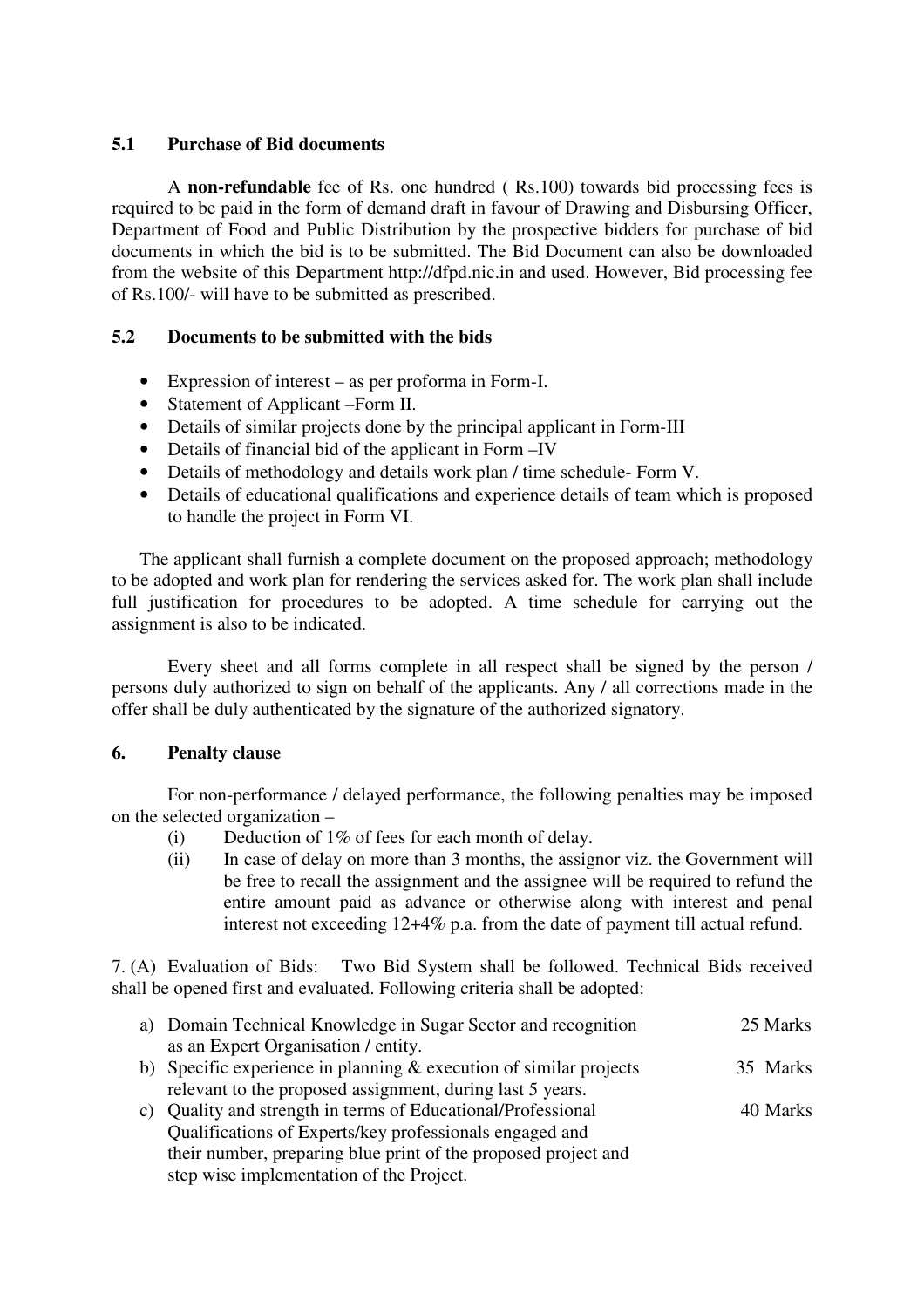(B) Bidders who achieve a score of 60 Marks or more shall be deemed to be technically qualified for consideration of their financial bids and called for making presentation(s) before the CEC in order to bring more clarity to the technical aspects submitted in their bids. No ranking of the bidders amongst technically qualified parties shall be made. Bidders scoring less than 60 Marks shall be treated as technically unsuitable and not considered any further.

(C) The technically qualified bidders shall be notified the date & time set for opening of their financial proposals. The financial proposals shall be opened publically in the presence of the representatives of the technical qualified consultants who choose to attend. If there are any conditions attached to any financial proposal, which shall have bearing on total costs as indicated in the proposal, the CEC shall reject any such proposal as non responsive financial proposal.

(D) The least cost proposal (among all the technically qualified consultants) will be ranked L-1 and the next higher will be ranked L-2, L-3 etc. The least cost proposal (L-1) will be considered for award of the contract. The Government will have the right to conduct negotiations with the selected consultant (L-1) in accordance with the provisions of the General Financial Rules, 2005 (as amended upto the date of opening of the technical bid). However, in no case such negotiations shall be allowed to result into increase in financial cost as originally quoted by the Consultant. If the negotiations with the selected consultant fail, the bidding shall be cancelled and Government will re-invite the bids.

### **8. Purchase of Bid documents**

 The bid documents can be obtained from Section Officer (SDF), Room No.475-B, Krishi Bhawan, New Delhi with a non-refundable payment of Rs.100/- by DD or pay order payable at New Delhi in favour of DDO, Department of Food and Public Distribution. Alternatively, the bid documents can be downloaded from the website cited in the notice and a separate demand draft for Rs.100/- enclosed with the bid when submitted.

#### **9. Amendment to EOI**

At any time prior to the last date of receipt of bids, the Department, may for any reason, whether at its own initiative or in response to a clarification requested by a prospective bidder, modify EOI document by an amendment. In order to provide the prospective bidders reasonable time in which to take the amendment into account in preparing their bids, the Department may at its discretion, extend the last date for receipt of bids and / or make other changes in the requirements set out in the invitation to EOI.

#### **10. Critical information**

The schedule for opening and closure of Expression of Interest is as follows:

| Date of commencement of sale of EOI<br>documents from Section Officer (SDF), | 26.09.2014 |
|------------------------------------------------------------------------------|------------|
| Department of Food and PD (Room No.                                          |            |
| 475-B, Krishi Bhavan)                                                        |            |
| Availability of EOI documents on website                                     | 26.09.2014 |
| http://dfpd.nic.in                                                           |            |
| Last date of receipt of queries on EOI                                       | 30.09.2014 |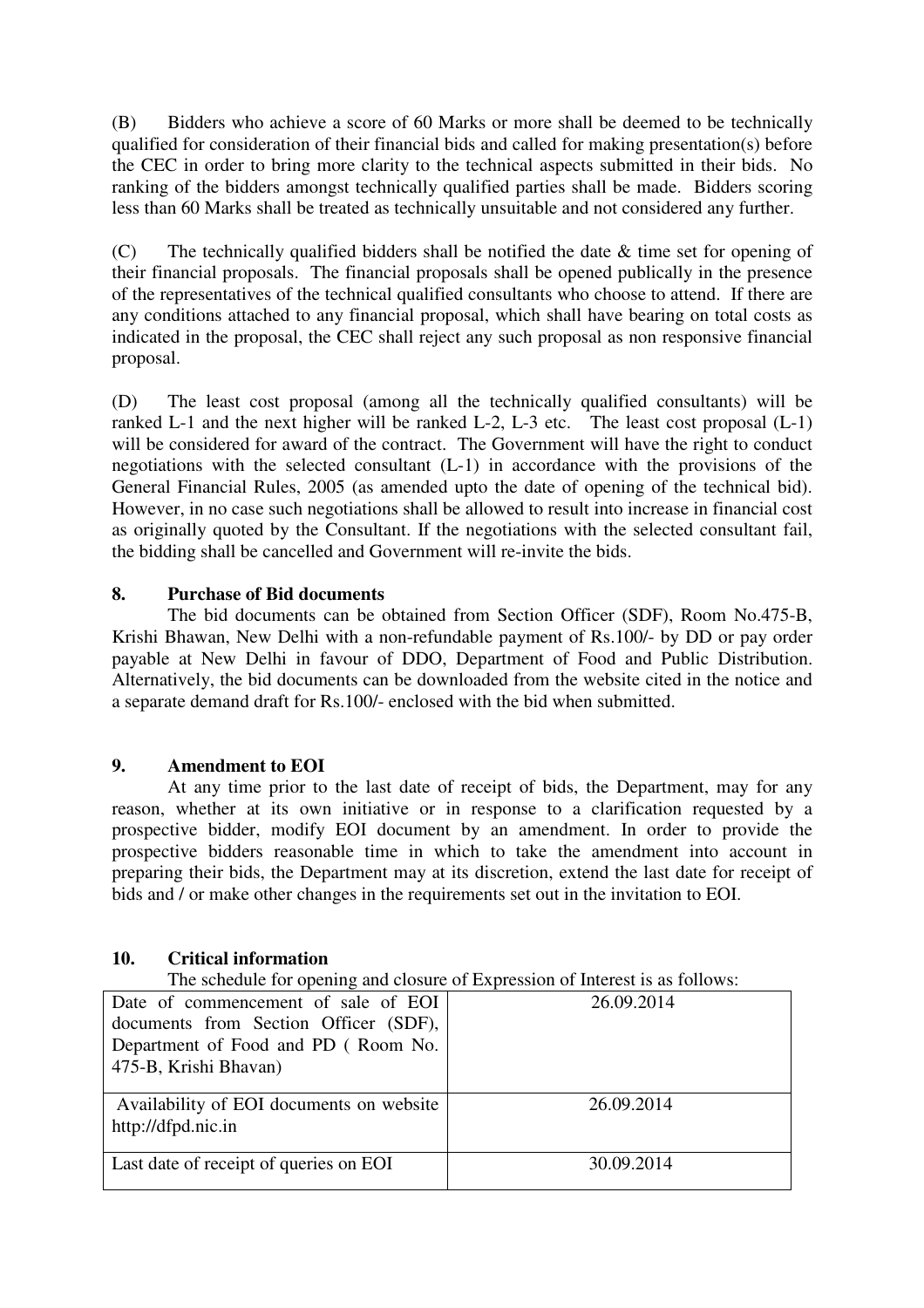| Last date/ time for submission of EOI bids | 15.10.2014 by 3 p.m |
|--------------------------------------------|---------------------|
| Opening of the bids (Technical)            | 15.10.2014 at 5 p.m |

#### **If the last date for receipt and opening thereof happens to be a holiday, the offer will be received and opened on the next working day at the same time.**

#### **11. Disclaimer**

11.1 The Department shall not be responsible for any late receipt of the Bids for any reasons whatsoever. The applications received after bid submission time will not be considered at all and will be retuned unopened to the applicant.

- 11.2 The Department reserves the right
	- (a) To reject any / all application without assigning any reasons thereof
	- (b) To relax or waive any of the conditions stipulated in this document as deemed necessary in the best interest of the Department and the objective of the scheme without assigning any reasons thereof
	- (c) To include any other items in the Terms of Reference at any time after consultation in the pre-bid meeting or otherwise.

### **12. Rejection of EOI**

The application for Consultancy is liable to be rejected straightaway if :

- (a) The application is not covered in the proper sealed cover with superscription as indicated above.
- (b) Not in prescribed form and not containing all required details.
- (c) Not properly signed and/or incomplete.
- (d) Received after the expiry of due date and time.
- (e) Offer is received by fax, telegram or e-mail.
- (f) Bid received without Bid processing cost of EOI and Bid security fee.

#### **13. Clarifications**

Clarification if any may be sought from Under Secretary (SDF), Department of Food and Public Distribution, Room No. 476, Krishi Bhavan, New Delhi. (Tel.011-23385726).

#### **14. Final date for submission of bids**

The final date for submission of technical and financial bids is 15.10.2014 by 3 p.m.

The bids will have to be submitted to:

 Under Secretary (SDF), Department of Food and Public Distribution, Room No. 476, Krishi Bhavan, New Delhi-110001.

**15. Consultancy Monitoring Committee (CMC):** A Consultancy Monitoring Committee shall be constituted for monitoring the progress of the assignment and overseeing that assignment is carried out as per contractual terms & conditions. CMC shall assess the quality of deliverables, accept or reject any part of assignment, recommend levying appropriate liquidated damages or penalty if, in their view, assignment is not carried out as per the contract awarded and if the quality of services is found inferior and for any such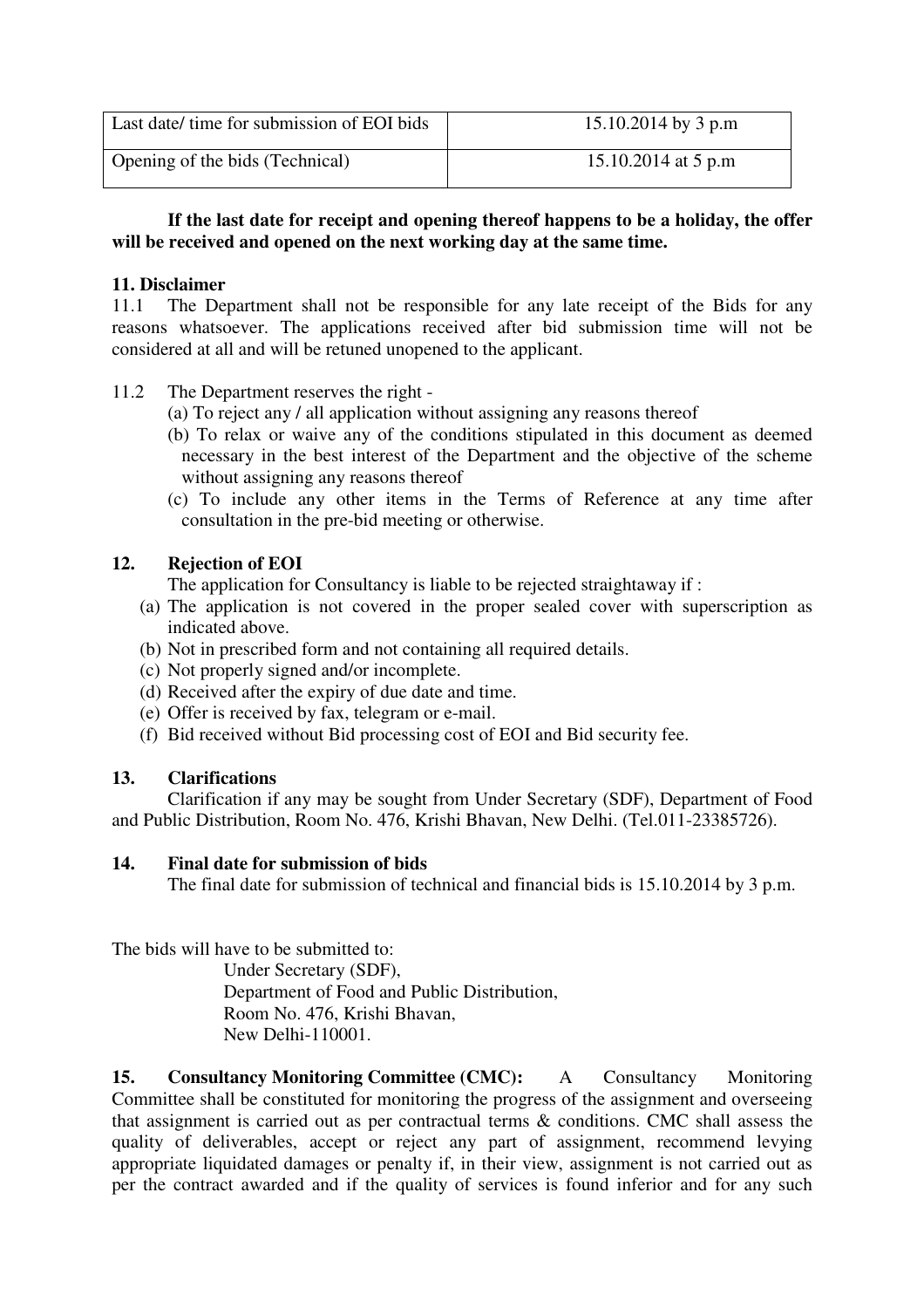deficiency related to completion of the assignment. Composition of the CMC shall be intimated to the successful bidder to whom the contract is awarded.

**16. Staff substitution:** During an assignment, if substitution of any staff becomes inevitable, the consultant shall propose other staff of at least the same level of qualifications for approval of the Government. However, the remuneration or contracted amount cannot be proposed or allowed to be revised upwards on this account.

**17.** The contract shall be governed by the laws of Union of India. Settlement of disputes shall be within the jurisdiction of courts of Delhi.

**18.** Any disputes/differences arising shall be settled through Arbitration. The employer and the consultant agency shall first try to resolve the differences amicably by mutual consultations. If they fail to resolve the differences by such mutual consultations within 15 days, then either the employer or the consultant agency shall give notice to the other party of its intention to commence arbitration as per the Indian Arbitration and Conciliation Act, 1996.

**19.** The quoting bidder shall keep its offer open for acceptance by the employer for a period of 60 days from the date of bid opening (Technical).

**20.** Bid processing fee (Rs.100) and EMD/Bid security amount of Rs.2500/- shall be submitted by way of Demand Draft/Pay order/Banker's cheque in favour of DDO, Department of Food & Public Distribution along with the technical bid and financial bid (both sealed separately & properly) at the time of original bid opening date. Bids received without the fees shall not be opened at all and rejected as being non responsive.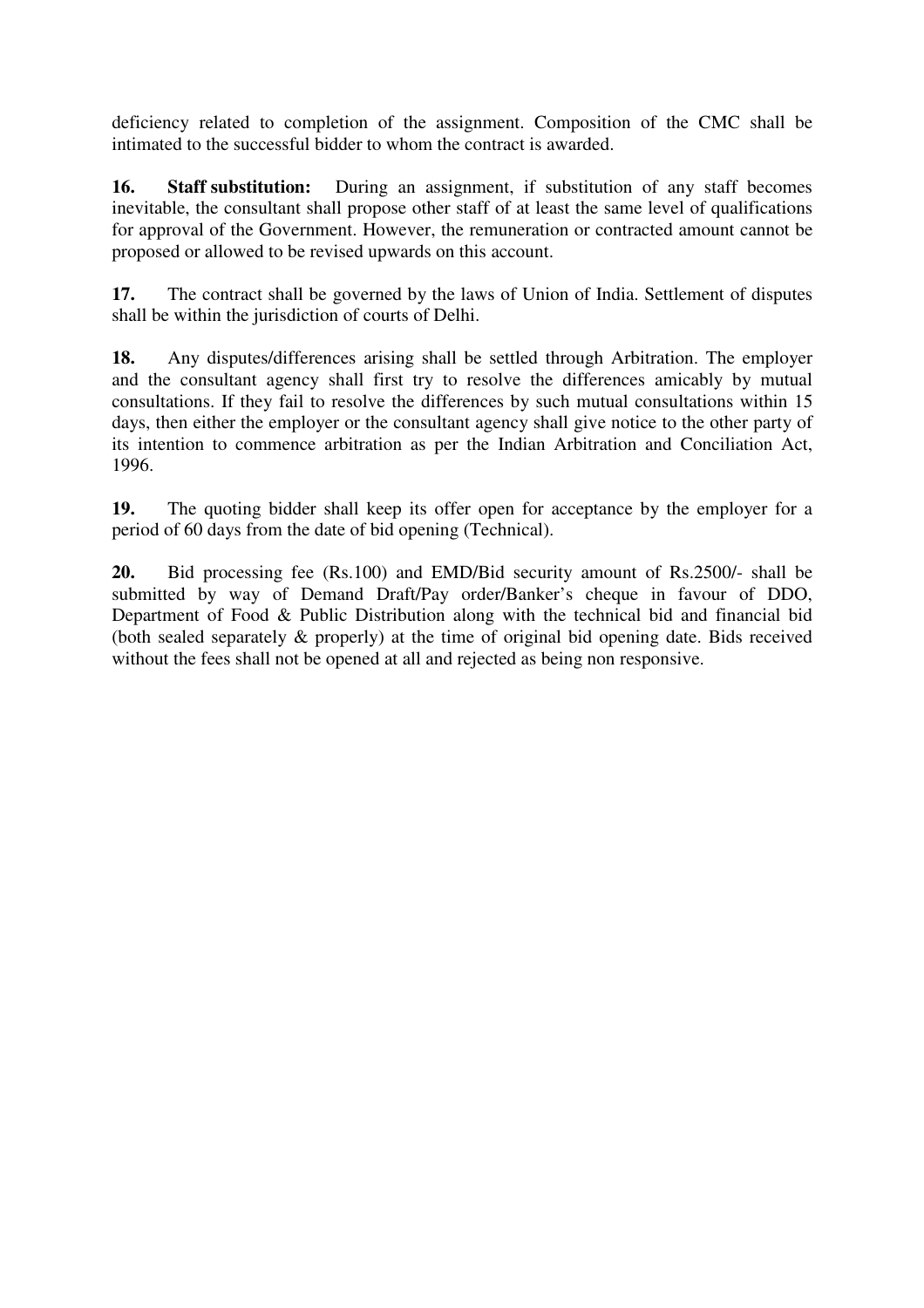#### **PRE-QUALIFICATION CRITERIA 1. Preliminary examination of the applications**

1.1 The Department shall examine the applications to determine whether they are complete, whether the documents have been signed as indicated in the document, whether all Forms as asked for have been filled in properly, whether applications are generally in order and all information as indicated under various clauses have been furnished.

1.2 The Department reserves the right to waive minor deviations in the Empanelment application if they do not materially affect the capability of the bidder to perform the contract.

1.3 Prior to detailed evaluation formalities, the Department shall determine the substantial responsiveness of each application to the Invitation documents. A substantial responsive bid is one, which conforms to all the terms and conditions of the Invitation document without any material deviation. A material deviation is one, which limits in any way responsibilities and liabilities of the bidder or any right of the employer as required in this document. The Department may waiver any minor infirmity or non-conformity in an application, which does not constitute material deviation. Non-responsiveness shall run the risk of rejection.

1.4 The evaluation shall be carried out on the basis of data available in the application documents received in the first instance. No account will be taken of any further documents or clarifications or any such additional information furnished subsequently and having bearing on the cost of the financial proposal submitted originally by the Consultant. However, the Department reserves the right to call for such clarifications confined in scope to the contents of the applications, should such a clarification become necessary for proper judgment in evaluation.

## **2. Screening of the Bids**

The technical bids will be screened on the basis of the following essential eligibility criteria:-

- Should be an institution/ professional consultancy organization/ Government organization/ NGOs, which have the minimum five years experience in carrying out surveys/studies relating to economic issues.
- Should have the requisite manpower for the study.
- Should have carried out at least one study in the field of sugarcane / sugar/food or food processing/industrial working in the last five years.
- Should have an average annual turnover of at least Rs.1.00 crore (Rupees One crore) during the last five years.
- Should have adequate infrastructure, particularly, qualified manpower for undertaking the study.
- Should not have any official or personal dealings with Sugar Development Fund.
- The consultant shall submit a demand draft of Rs. 100/- towards Bid Processing Fee and D.D. of Rs.2500/- (Rupees two thousand five hundred only) towards EMD in favour of DDO, Department of Food and Public Distribution at the time of submission of their bids. The EMD amount shall be refunded to unsuccessful bidders without any interest accruing on it.

Bidders who do not fulfil any of the above criteria would be disqualified.

# **3. EVALUATION OF BIDS: As described in paragraph 7 of the main Document.**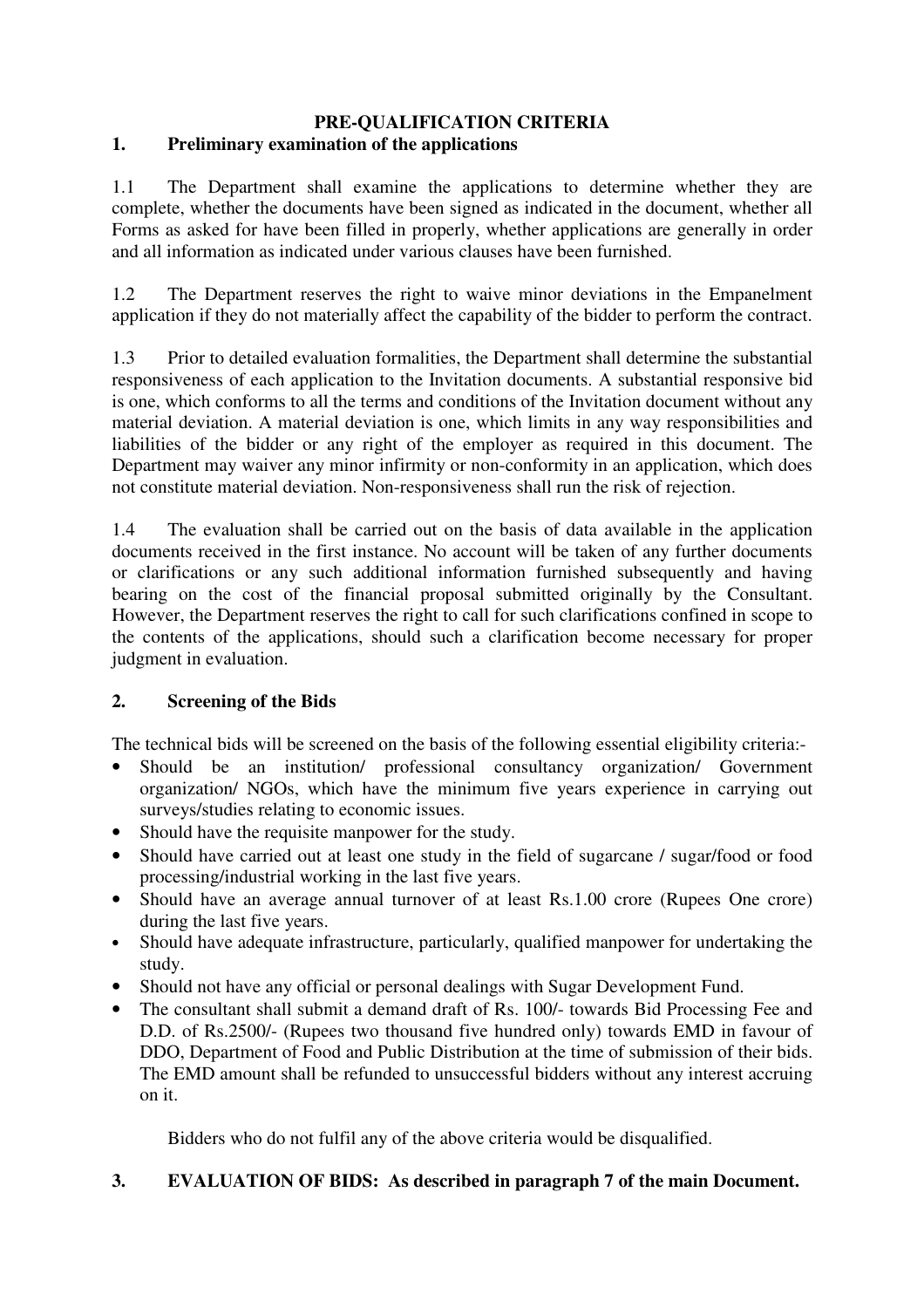#### **FORM-I**

To The Under Secretary (SDF), Department of Food and Public Distribution, Room No. 476, Krishi Bhavan, New Delhi-110001.

#### Subject: **Hiring of a Consultant for the study on 'IMPACT EVALUATION OF WORKING OF SUGAR DEVELOPMENT FUND'**

Sir,

The undersigned Consultant, have read and examined in detail all the EOI documents for Hiring of a Consultant for the study on 'IMPACT EVALUATION OF WORKING OF SUGAR DEVELOPMENT FUND'.

|        | COITESPONDENCE détails.                                                                       |
|--------|-----------------------------------------------------------------------------------------------|
| 1      | Name of the Consultancy Agency                                                                |
| 2,     | Address of the Consultant                                                                     |
| 3.     | Name of the contact person to<br>whom all references shall be made<br>regarding this tender   |
| 4.     | Designation of the person to whom<br>references shall be<br>all<br>made<br>regarding this EOI |
| 5.     | Address of the person to whom all<br>references shall be made regarding<br><b>EOI</b>         |
| 6.     | Telephone (with STD code)                                                                     |
| $\tau$ | Mobile No. of the contact person                                                              |
| 8.     | E-mail of the contact person                                                                  |
| 9.     | Fax No. (with STD code)                                                                       |

Correspondence details :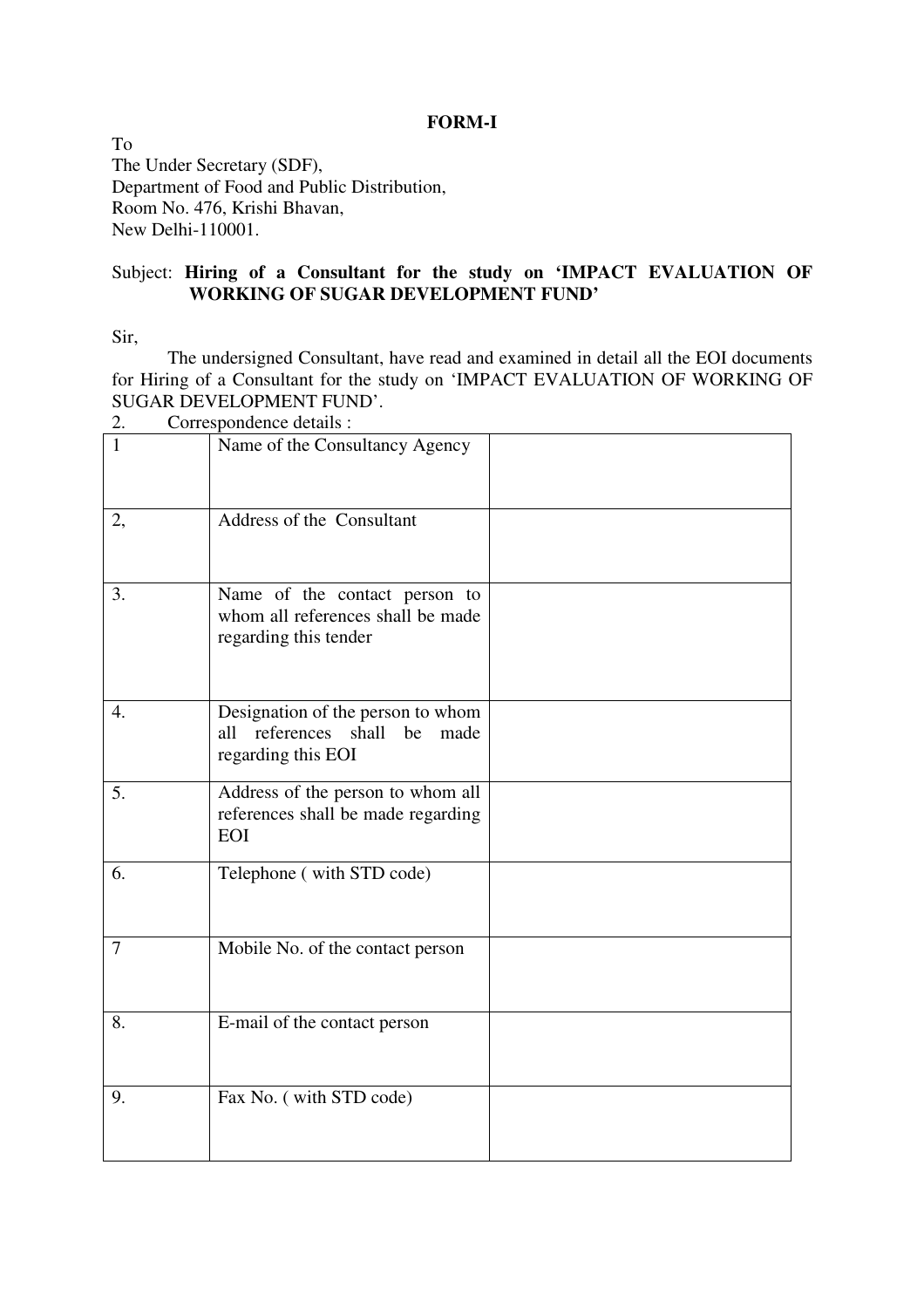3. Documents forming part of EOI

We have enclosed the following:-

- a) Statement of applicant in Form-II.
- b) Details of similar projects done by the principal applicant in Form-III
- c) Details of financial bid of the applicant in Form –IV
- d) Details of educational qualifications and experience details of team which is proposed to handle the project in Form -V.
- e) Details of Methodology and Work Plan, time line for all activities proposed by the applicant in Form-VI.
- f) Other information sought in the terms of reference.
- g) Bid processing fee.

4. We hereby declare that our EOI is made in good faith and the information contained is true and correct to the best of our knowledge and belief.

Thanking you,

Yours faithfully,

(Signature of the Consultant)

 Name: Designation: Seal: Date:

Place **Place** 

| Witness:  |  |
|-----------|--|
| Signature |  |
| Name      |  |
| Address   |  |
| Date      |  |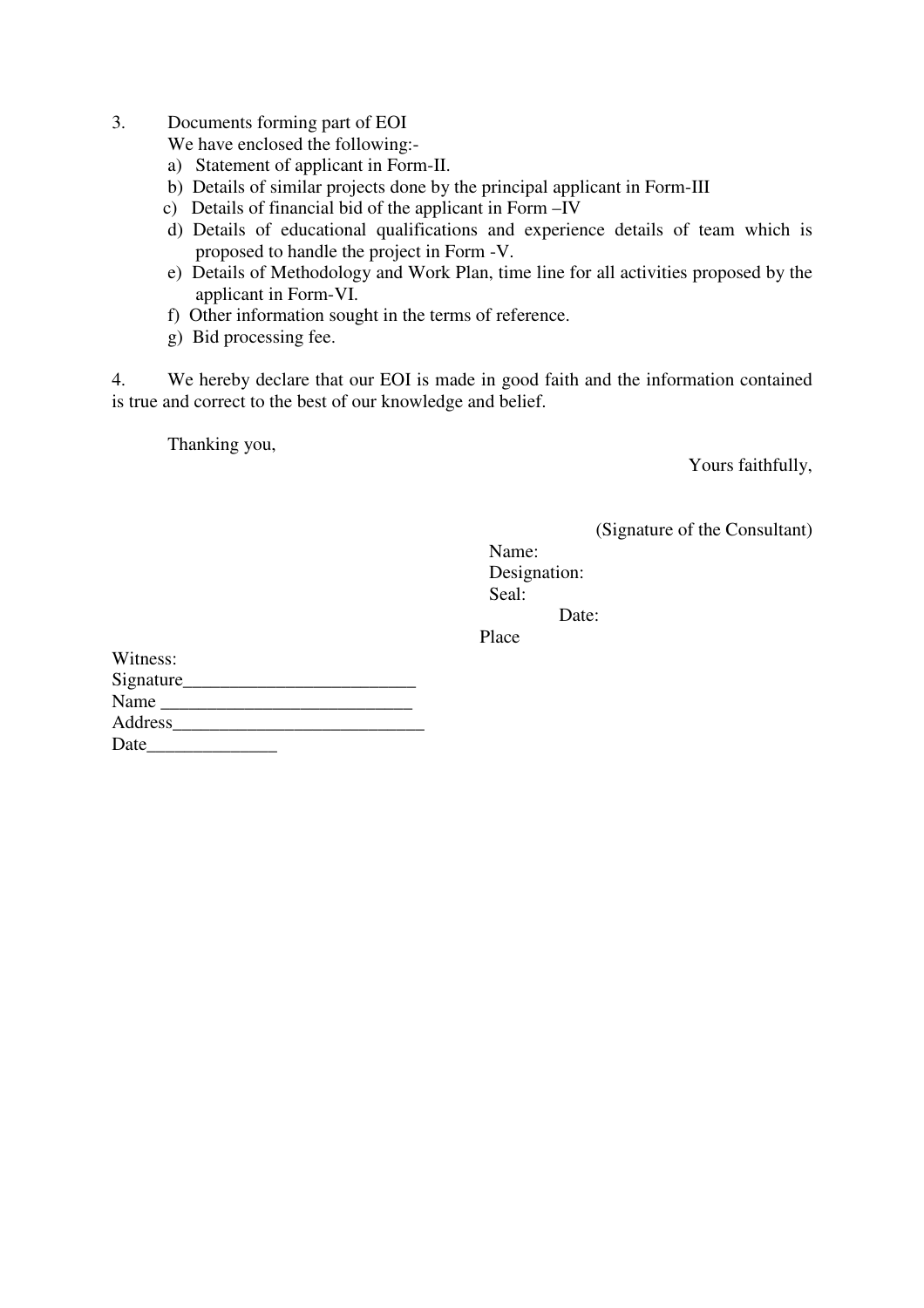## **FORM-II**

| 1.             | Name of the Consultant                                                                                                                                     |                                                                                                                                                                                                                               |
|----------------|------------------------------------------------------------------------------------------------------------------------------------------------------------|-------------------------------------------------------------------------------------------------------------------------------------------------------------------------------------------------------------------------------|
| 2.             | <b>Address of Head Office</b>                                                                                                                              |                                                                                                                                                                                                                               |
|                | Telephone No:                                                                                                                                              |                                                                                                                                                                                                                               |
|                | Fax No:                                                                                                                                                    |                                                                                                                                                                                                                               |
|                | E-mail address:                                                                                                                                            |                                                                                                                                                                                                                               |
| $\overline{3}$ | Branch Office Address (if any)                                                                                                                             |                                                                                                                                                                                                                               |
|                | Telephone No:                                                                                                                                              |                                                                                                                                                                                                                               |
|                | Fax No:                                                                                                                                                    |                                                                                                                                                                                                                               |
|                | E-mail address:                                                                                                                                            |                                                                                                                                                                                                                               |
| 4              | Legal status:                                                                                                                                              |                                                                                                                                                                                                                               |
| 5              | Place & date of establishment                                                                                                                              | Place                                                                                                                                                                                                                         |
|                |                                                                                                                                                            | Date and the set of the set of the set of the set of the set of the set of the set of the set of the set of the set of the set of the set of the set of the set of the set of the set of the set of the set of the set of the |
| 6              | (a) Applying<br>as<br>an<br>individual applicant<br>Applying as an<br>Joint<br>(b)<br>Venture<br>applicant/<br>Research<br>company/<br><b>Institutions</b> | Yes/No.<br>Yes / No( Details of associate organization<br>may be annexed in the same format)                                                                                                                                  |
| 7              | Branch of specialization :                                                                                                                                 |                                                                                                                                                                                                                               |
|                | Main line of business                                                                                                                                      |                                                                                                                                                                                                                               |
|                |                                                                                                                                                            | b)<br>since                                                                                                                                                                                                                   |
| 8              | Name and address of Lead<br>Member                                                                                                                         |                                                                                                                                                                                                                               |
| 9              | Name and Address(s) of other<br><b>Constituent Member(s)</b>                                                                                               |                                                                                                                                                                                                                               |
| 10             | Copy of Joint Venture Agreement<br>attached                                                                                                                | Yes /No                                                                                                                                                                                                                       |
| 11             | Technical<br>Total<br>Number<br>of<br>employed<br>persons<br>in<br>the<br>organisation                                                                     |                                                                                                                                                                                                                               |

(Place and Date) (Name and signature of representative)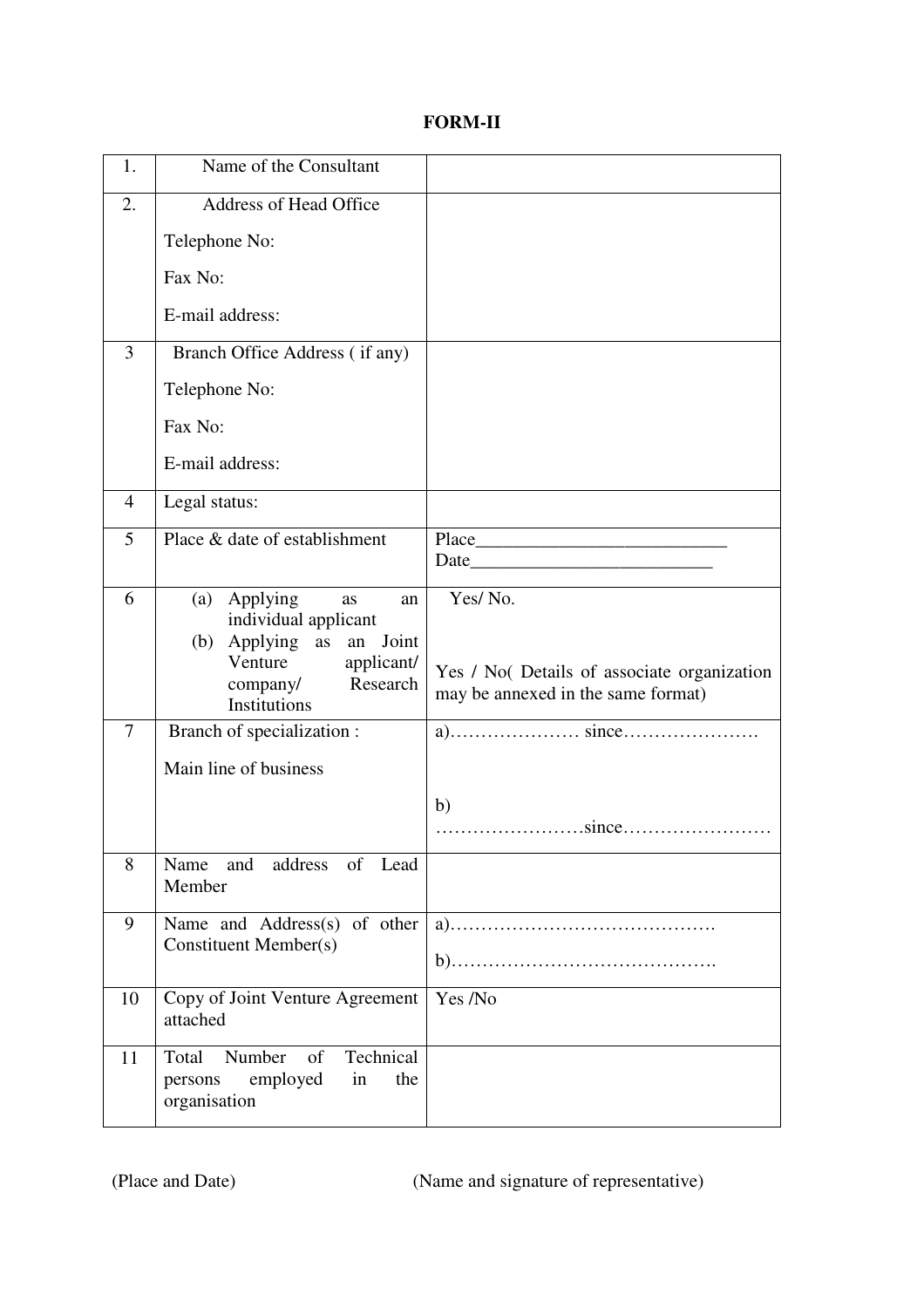#### **FORM-III/ TECHNICAL**

# **DETAILS OF EXPERIENCE IN UNDERTAKING SIMILAR SUCH PROJECTS**

A. Projects for which the applicant has prepared DPRs and implemented similar projects

| Sl.            | Name of  | Name    | Contract        | Value    | Date  | Date       | of Whether the | Description | Any other       |
|----------------|----------|---------|-----------------|----------|-------|------------|----------------|-------------|-----------------|
| No.            | the      | and     | No. and $\vert$ | of the   | of    | completion | project has    | of          | the information |
|                | project  | address | date            | contract | start | of<br>the  | been           | project     |                 |
|                | with     | of the  |                 |          | of    | work       | implemented    |             |                 |
|                | Project  | client  |                 |          | the   |            |                |             |                 |
|                | Location |         |                 |          | work  |            |                |             |                 |
|                |          |         |                 |          |       |            |                |             |                 |
| 1.             |          |         |                 |          |       |            |                |             |                 |
| 2.             |          |         |                 |          |       |            |                |             |                 |
|                |          |         |                 |          |       |            |                |             |                 |
| 3.             |          |         |                 |          |       |            |                |             |                 |
| $\overline{4}$ |          |         |                 |          |       |            |                |             |                 |
|                |          |         |                 |          |       |            |                |             |                 |

B. Project under execution / commissioned by the applicant.

| Sl. | Name of   Name                                |                                        | $Contract \vert$    | Date                               | of   Whether the project is |              | Description   | other<br>Any    |
|-----|-----------------------------------------------|----------------------------------------|---------------------|------------------------------------|-----------------------------|--------------|---------------|-----------------|
| No. | the<br>Project<br>with<br>Project<br>Location | and<br>address<br>the<br>of<br>project | $\&$<br>No.<br>Date | completion<br>of<br>the<br>project | Under<br>execution          | Commissioned | of<br>project | the information |
|     |                                               |                                        |                     |                                    |                             |              |               |                 |

(Signature of the applicant)

Date

Place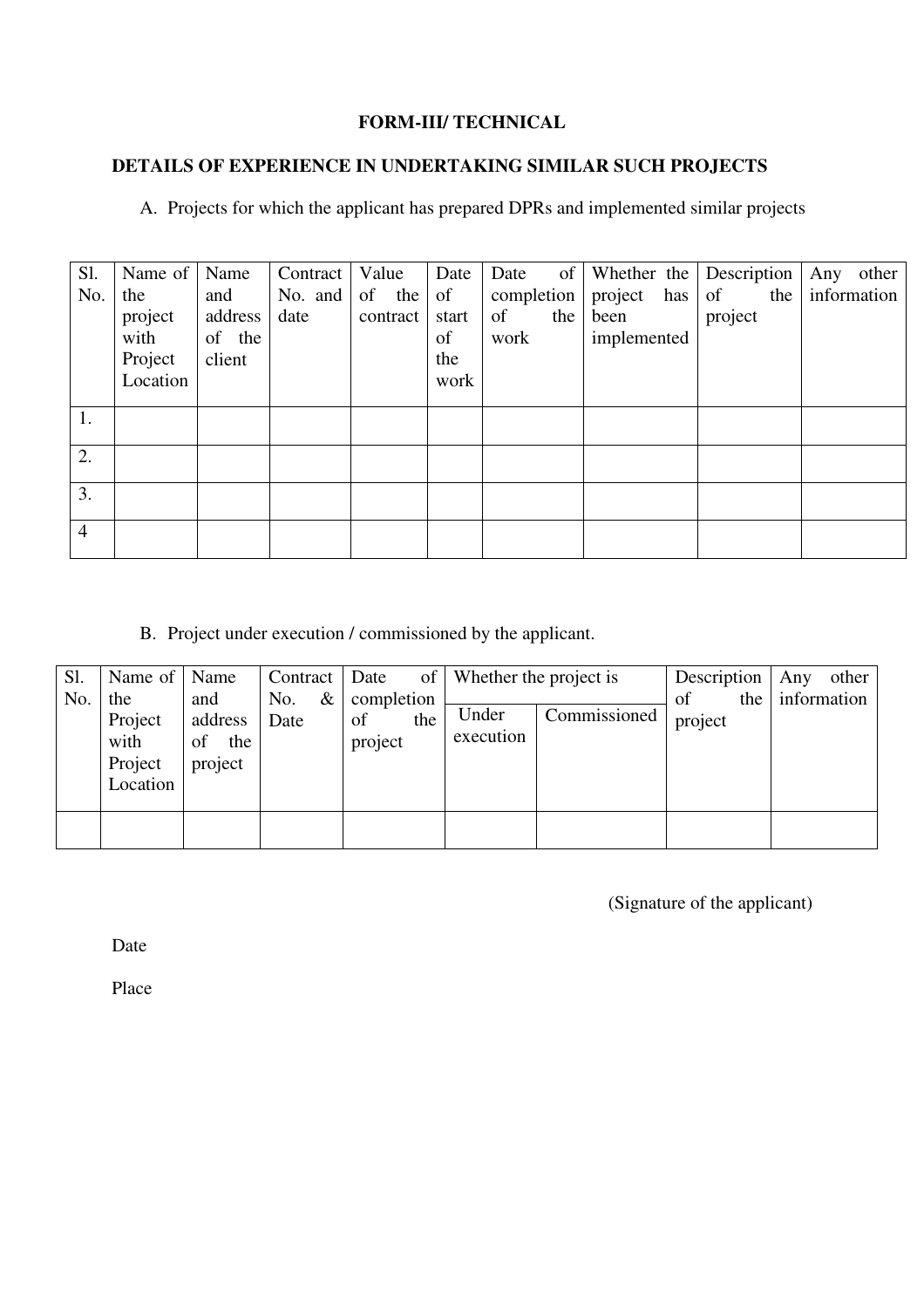### **Form-IV**

# **FINANCIAL BID**

| Sl. No.          | Items of expenditure                                    | Cost (in Rs.) |
|------------------|---------------------------------------------------------|---------------|
| 1.               | Salary of key professionals                             |               |
| 2.               | Salary of field staff and support staff                 |               |
| 3.               | Travel for key person                                   |               |
| 4.               | Travel for field & secretarial staff                    |               |
| 5.               | Contingent expenses (*)                                 |               |
| 6.               | <b>Office Expenses</b>                                  |               |
| 7.               | Total $(1+2+3+4+5+6)$                                   |               |
| $\overline{8}$ . | Institutional overheads, if any, and basis<br>of charge |               |
| 9.               | Service tax, if any, to be charged                      |               |
| 10.              | Grand Total (7+8+9)                                     |               |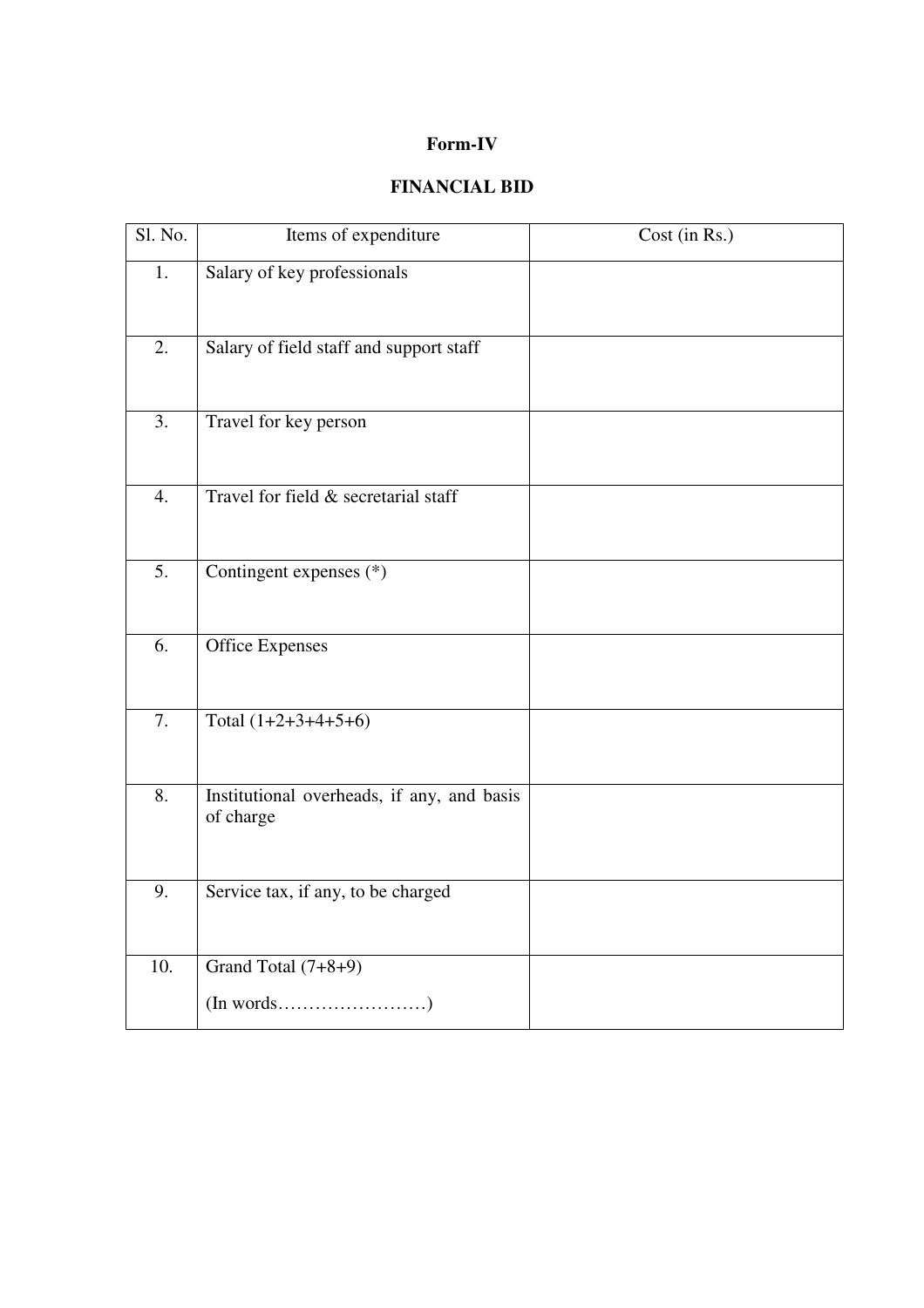## **Form-V / TECHNICAL**

#### DETAILS OF EDUCATIONAL QUALIFICATIONS AND EXPERIENCE DETAILS OF PERMANENT TECHNICAL PERSONNEL

| Sl.<br>No. | Name | Date of Birth | Profession | Nationa-<br>lity | N o<br>$\sigma$ of $\sigma$<br>of<br>years<br>service<br>with<br>the<br>applicant | Key<br>qualification | <b>Experience Records</b> | other<br>Any<br>information | important |
|------------|------|---------------|------------|------------------|-----------------------------------------------------------------------------------|----------------------|---------------------------|-----------------------------|-----------|
|            |      |               |            |                  |                                                                                   |                      |                           |                             |           |